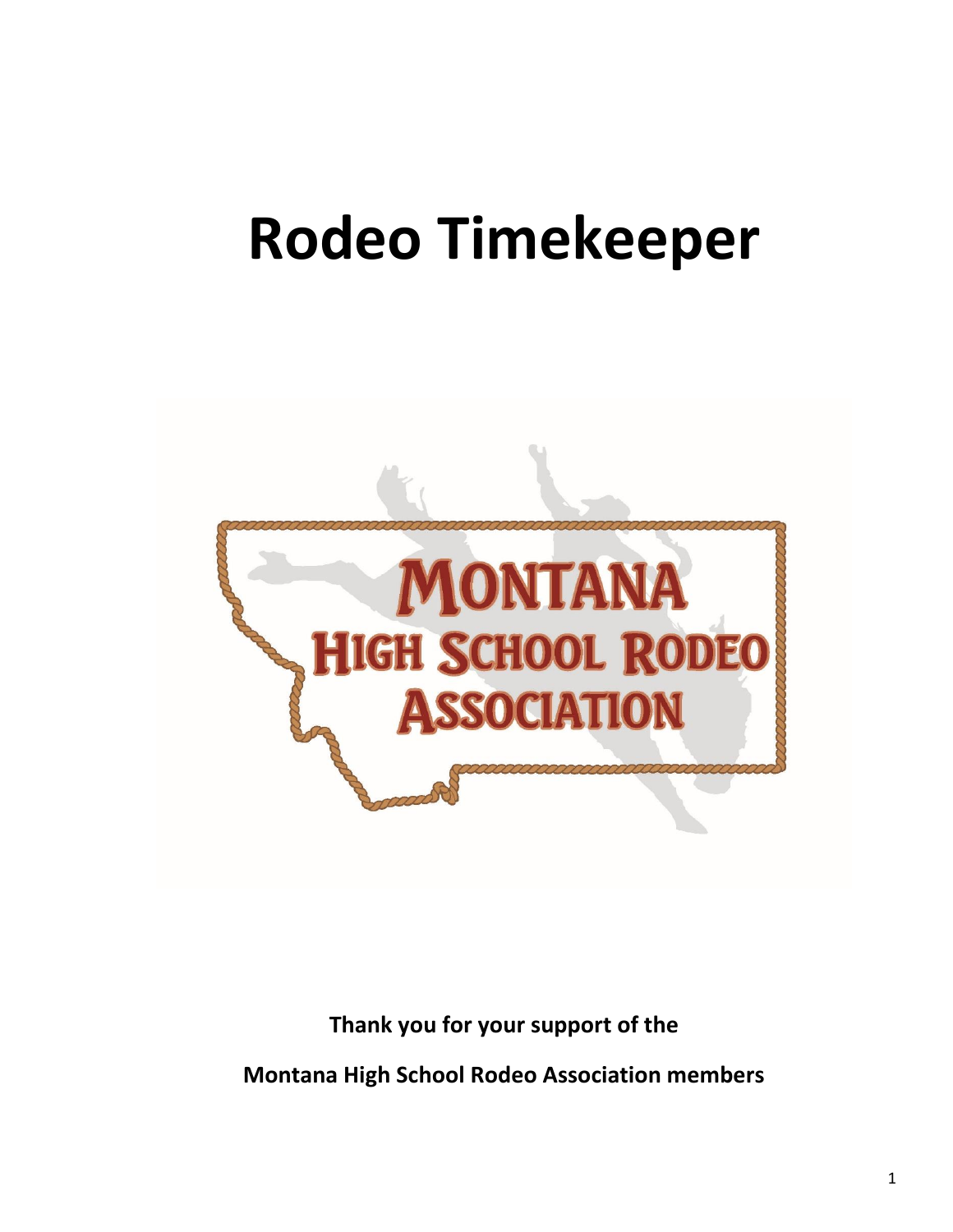

### **Qualifications of Rodeo Timer**

MHSRA RULE: To become a certified timer for MHSRA, a person must take a certified timers course every 2 years AND if a new timer, shadow two weekends of rodeos. After being certified, if there is a State Director or judge's report of an issue, then the timer must shadow another rodeo before timing an MHSRA event again. If there is a second report of an issue, the MHSRA board of directors will review the timer's continued certification.

- 1. Knowledge of rodeo:
	- a. Where to look for the flagger, barrier, etc.
	- b. Rules and time limits pertaining to your job
- 2. Freedom to spend the time without having to worry about children, horses, etc.
- 3. Precise knowledge of the rules and the ability to enforce them.
- 4. You must show integrity be fair, be consistent, don't be biased.
- 5. You must have the ability to concentrate don't anticipate
- 6. A good timer notices everything in the rodeo but is seldom noticed. A good timer is considerate and courteous without sacrificing firmness.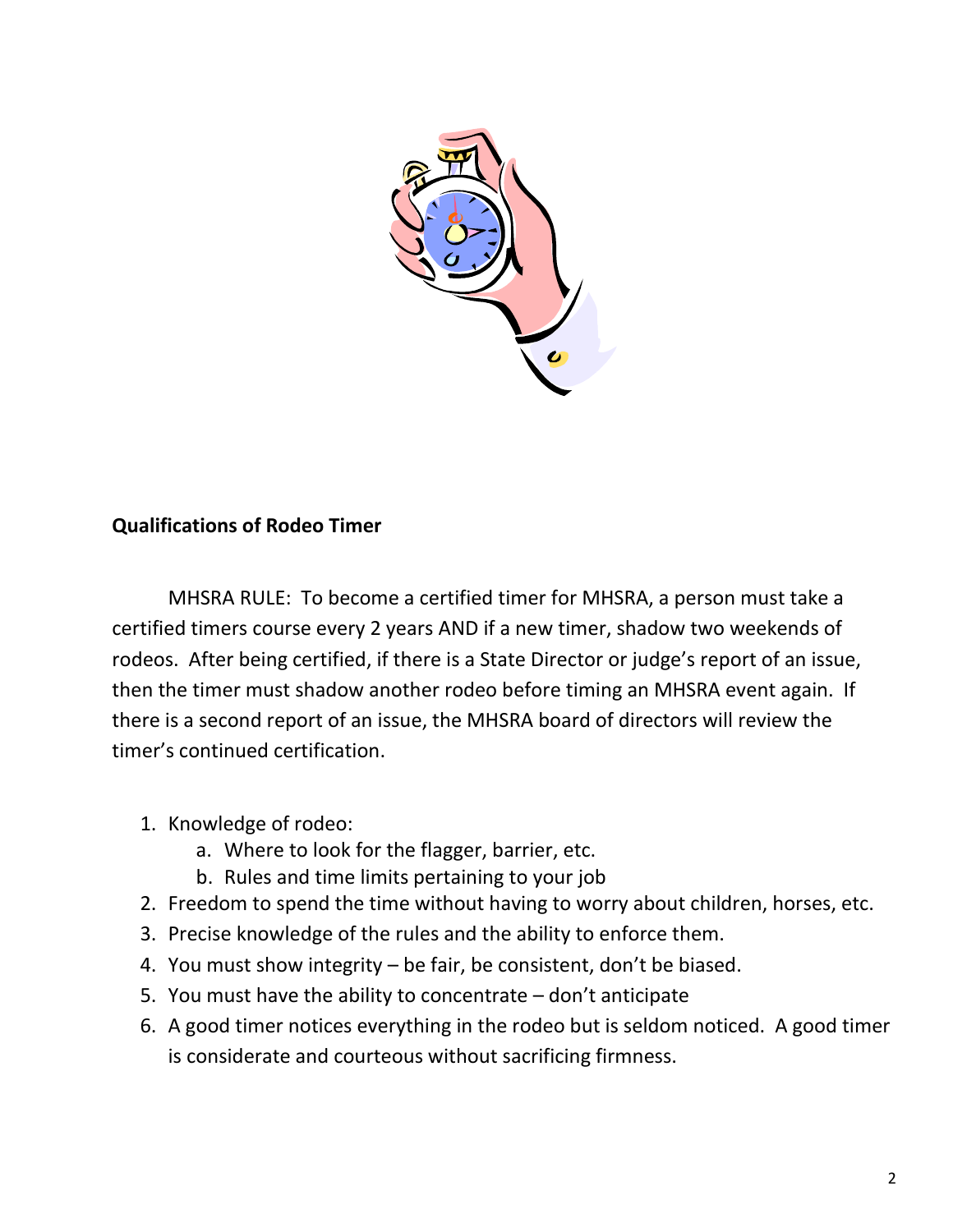

### **Timers Checklist Before Each Performance**

- 1. Arrive at the rodeo early enough to consult with the other timer.
	- a. Agree who will time which rough stock events. If using an automatic buzzer..one timer will operate the buzzer and the other will back it up.
	- b. Agree who will write times, penalties, etc. on official timer's sheet (hard copy)
- 2. Acquire timers' sheets from the secretary and go over any changes such as medical outs, notified turn outs, etc. Pick up electric eye display box.
- 3. Be in the announcers stand at least 15-20 minutes early.
- 4. Have a current NHSRA rule book and MHSRA Ground Rules
- 5. Be aware of all rules pertaining to your job.
- 6. Have plenty of sharpened pencils available. (Pencils don't smear in the rain.)
- 7. Have at least two (2) digital watches (one for each timer) plus backups in case of a failure. A sweep watch is handy in timing rough stock events, but not mandatory. Try to use digital watches with the feature "lap time."
- 8. Whistle
- 9. Go to the bathroom before the performance begins.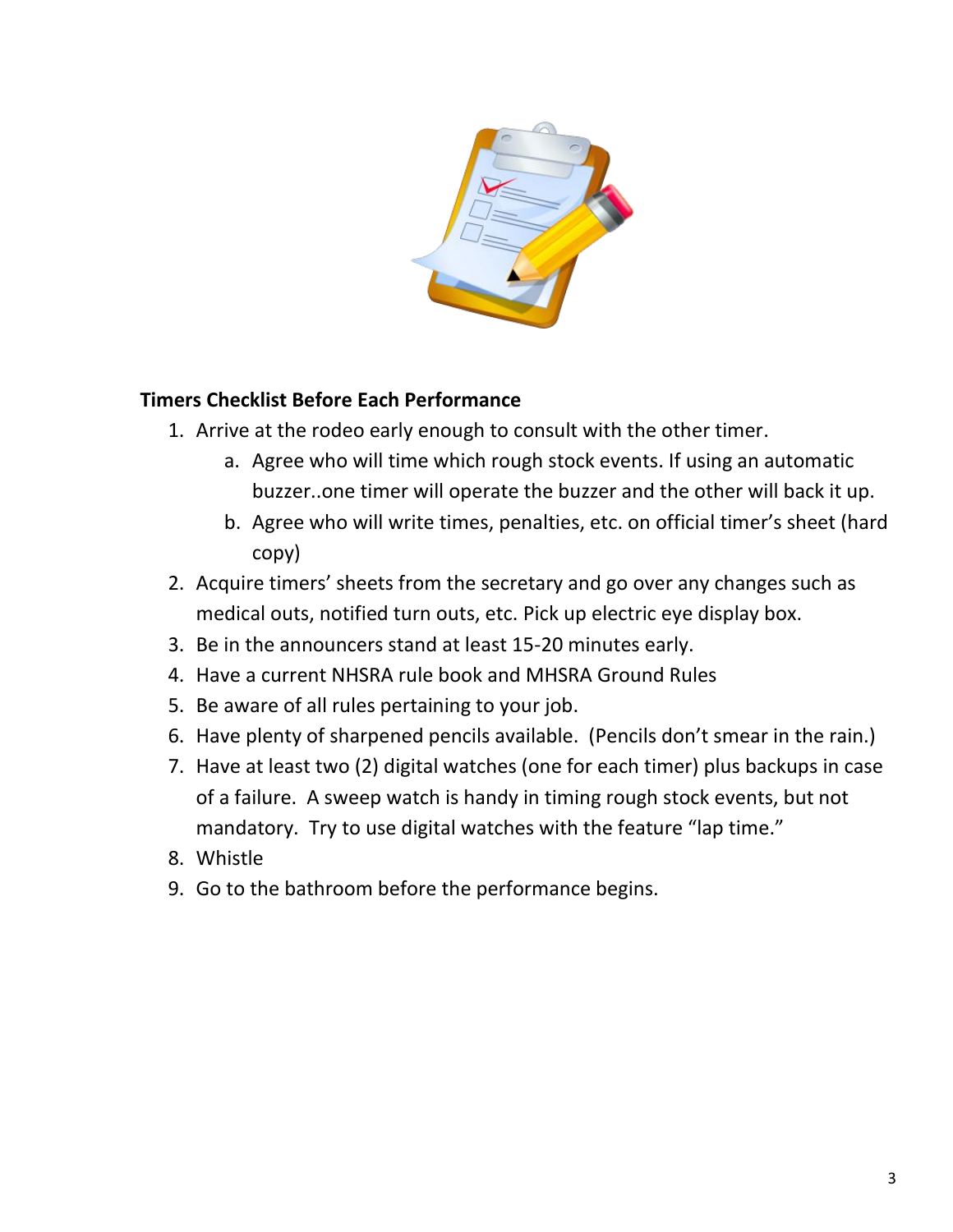

## **Timers Checklist During the Rodeo**

- 1. Have extra people leave announcer stand they can distract you and it is important for you to PAY ATTENTION! It is very hard to be accurate if you are visiting, etc.
- 2. ABSOLUTELY NO VIDEOING/TALKING ON CELL PHONES WHILE TIMING
- 3. Your job is NOT to WATCH the rodeo…WATCH the judges, flaggers, etc.
- 4. You must time from the same position for the rodeo. Meaning in the announcer stand, in same general location.
- 5. You cannot switch timers during an event. The same 2 timers must complete the event entirely.
	- If 3 timers are at a rodeo, the same 2 timers will time and average their times for an event. You can rotate events/timers to give each other a break.

\*ex: if timer 1 & 2 are timing the steer wrestling they will average only their times. If timer 2 & 3 are timing the tie down, then they average only their times.

- 6. Watch the judges closely for penalties, broken barriers, etc. before announcing the official times
- 7. Concentrate, don't anticipate
	- Don't be afraid to admit if you anticipated the flag, missed the flag, etc., and don't be afraid to insist that you have the correct time.
- 8. It is ok to ask behind-the-chutes spectators/help or those in front of the barrier flag to move if they are in the way.
- 9. Be sure to give the announcer the time or score.

# **Recording Times & Penalties**

- 1. Record your time in the 'Time' column for all events except the barrel racing and pole bending. The Electric Eye time will go in the 'Official' column and the hand time will go in the 'Backup Column'
- 2. The only 2 events with a Backup Time will be the barrel racing and pole bending
- 3. Record any penalties in the appropriate column. Penalties can be a broken barrier, tipped barrel or pole, hat rule violation, jerk down violation in tie down, one foot in the team roping, etc.
- 4. Add the time and any penalties accessed and record that into the 'Total' column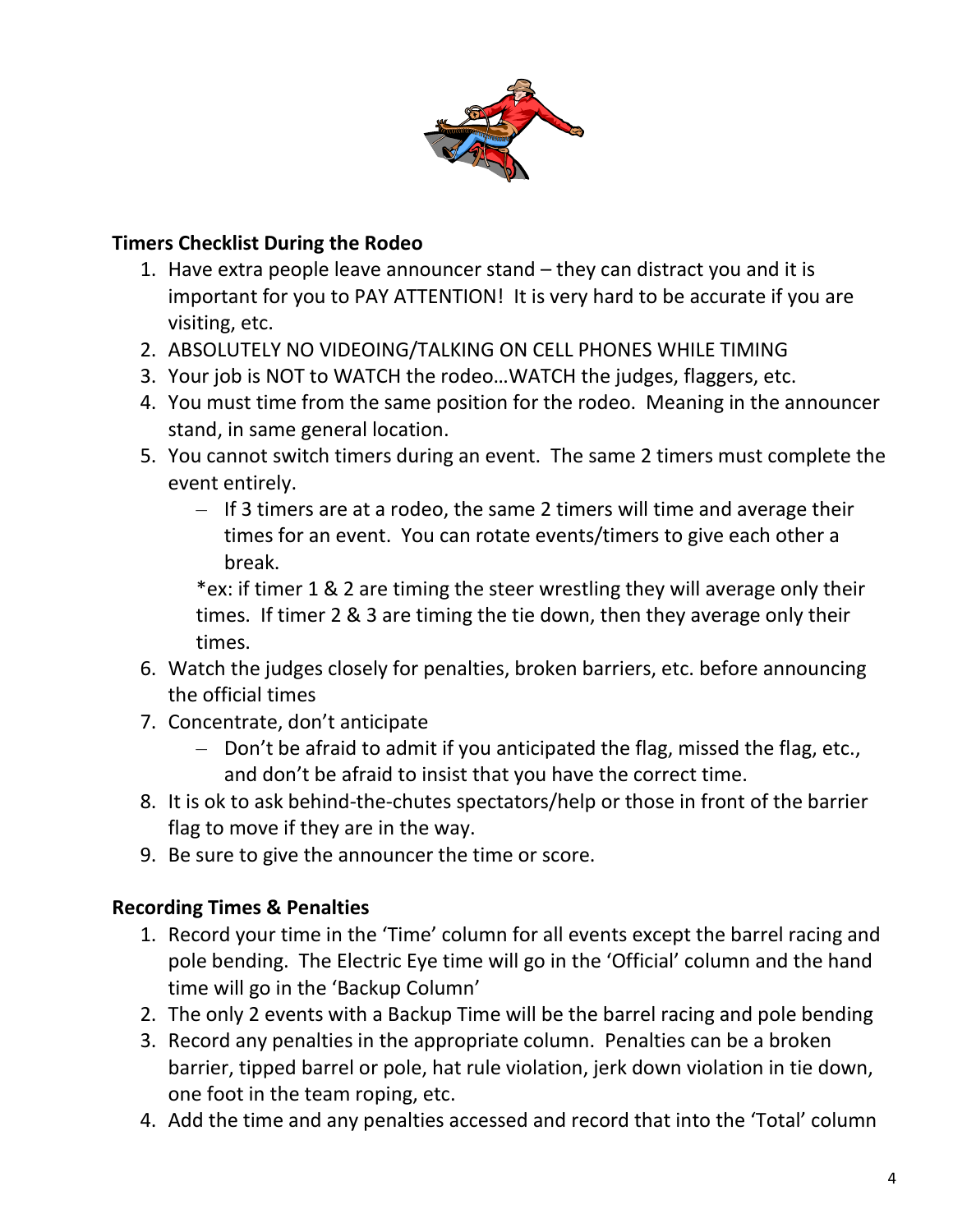- 5. If a contestant is disqualified or gets a no time, write the time down and draw a line through it and then write a NT in the total column. Do not erase.
- 6. If it's not an obvious penalty such as barrier or tipped barrel/pole it is ok to write what the penalty was…hat, jerk down, etc.

# **Actual Timing**

- 1. NHSRA rules state times must be recorded to the hundredth (x.xx)
- 2. Use your index finger and not your thumb. Scientific studies have shown your index finger is more accurate – To me this is personal preference
- 3. Use digital watches. Digital watches with 'lap time' are good especially if the flagger makes an error or if you make an error
- 4. If one of the two timers misses the start or stop or is delayed in starting or stopping the watch, or if the watch used by one timer malfunctions, that timer shall declare the problem to the other timer and only the time recorded by the other timer will be used.
- 5. Concentrate, don't anticipate
	- Don't be afraid to admit if you anticipated the flag, missed the flag, etc., and don't be afraid to insist that you have the correct time.
- 6. If both timers miss the start or stop of the run, or if both watches malfunction, then contestant will receive a re-run. You can see from this that PAYING ATTENTION is vital!!!
- 7. Remember you are the timer, NOT the judge.

# **Rough Stock Events:**

- 1. Sweep hand watches work great for the rough stock events
- 2. Time starts when the animal's INSIDE FRONT SHOULDER passes the plane of the chute and shall be timed for 8 (eight) seconds for all high school rough stock events and Junior high bull riding. Junior high bareback steer and saddle bronc steer are timed for 6 (six) seconds
- 3. Be sure you are able to see the animal's inside front shoulder. If you cannot see the chutes well or the front shoulder of the animal, ask the judge or a director to have a flagger flag the start for you.
- 4. At about 7.5 seconds place whistle in your mouth and take a deep breath. Blow at 8 for your whole breath. You must always blow the whistle even if the contestant bucks off…you shouldn't know this though because you ARE NOT WATCHING the event!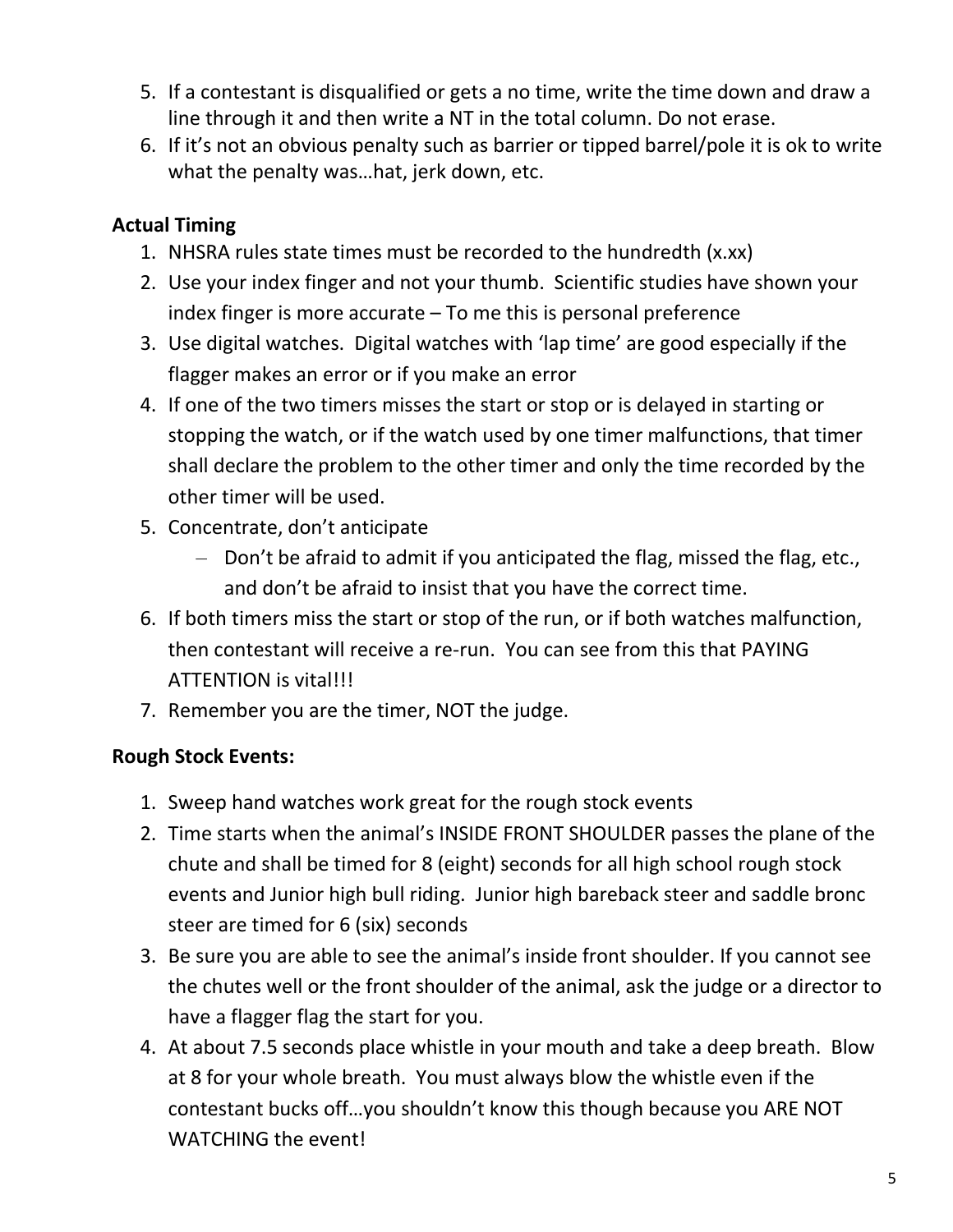- 5. Get the judges scores and give to the announcer. You do not record the scores
- 6. If a horse/bull back out of the chute, then you will not start your watch until that inside shoulder clears the plane. If it never does, you don't start your watch.
- 7. If a horse/bulls inside front shoulder clears the plane of the chute and then stands there you should have started your watch and you blow the whistle at 8 seconds.

### **Timed Events:**

- 1. Time should be taken between 2 flags with the average of two times
- 2. Make sure ahead of time that you can see the barrier flag and know where your field judge is standing
- 3. Make sure you know the time limits. **MHSRA Time Limit Rule: All timed events there is a 30 second time limit. Ex. 29.99 plus penalties is a legal time. 30.00 plus penalties is a No Time.**
- 4. Record times to the hundredths (x.xx)
- 5. Be sure to watch judges for penalties
- 6. Begin the time when the barrier flag starts to pop. Turn your attention immediately to the field flagger and stop the time when the field judge starts to drop his flag. Do not start your watch when the barrier flag is against the fence or stop your watch at the bottom of the field flaggers flag.
- 7. Average the 2 timers times. Record the time and penalties if applicable onto your timer's sheet. Inform the announcer of the time.
- 8. Record a time even if the judge flags out the contestant. Mark a line through the time and then write NT in the total column.
- 9. Electric Eye: Only read to the hundredth (x.xx) even though it times to the thousandth. Do not average the electric eye time up or down according to the thousandths. Record the electric eye time in the official time column and the averaged hand time in the back up column.
- 10.Watch the flagger at all times and keep this rule in mind: any timed event, if an animal escapes from the arena, the field flagger will drop his flag and you should stop your watch. Write that time down for later reference. The contestant will get his animal back with a lap & tap start. The time you previously wrote down plus the time used to complete his run. Any penalties will also be added.
- 11.If both watches malfunction or both timers miss the time, contestants will get the animal back. If there are barrier penalties, then the start will be lap and tap.